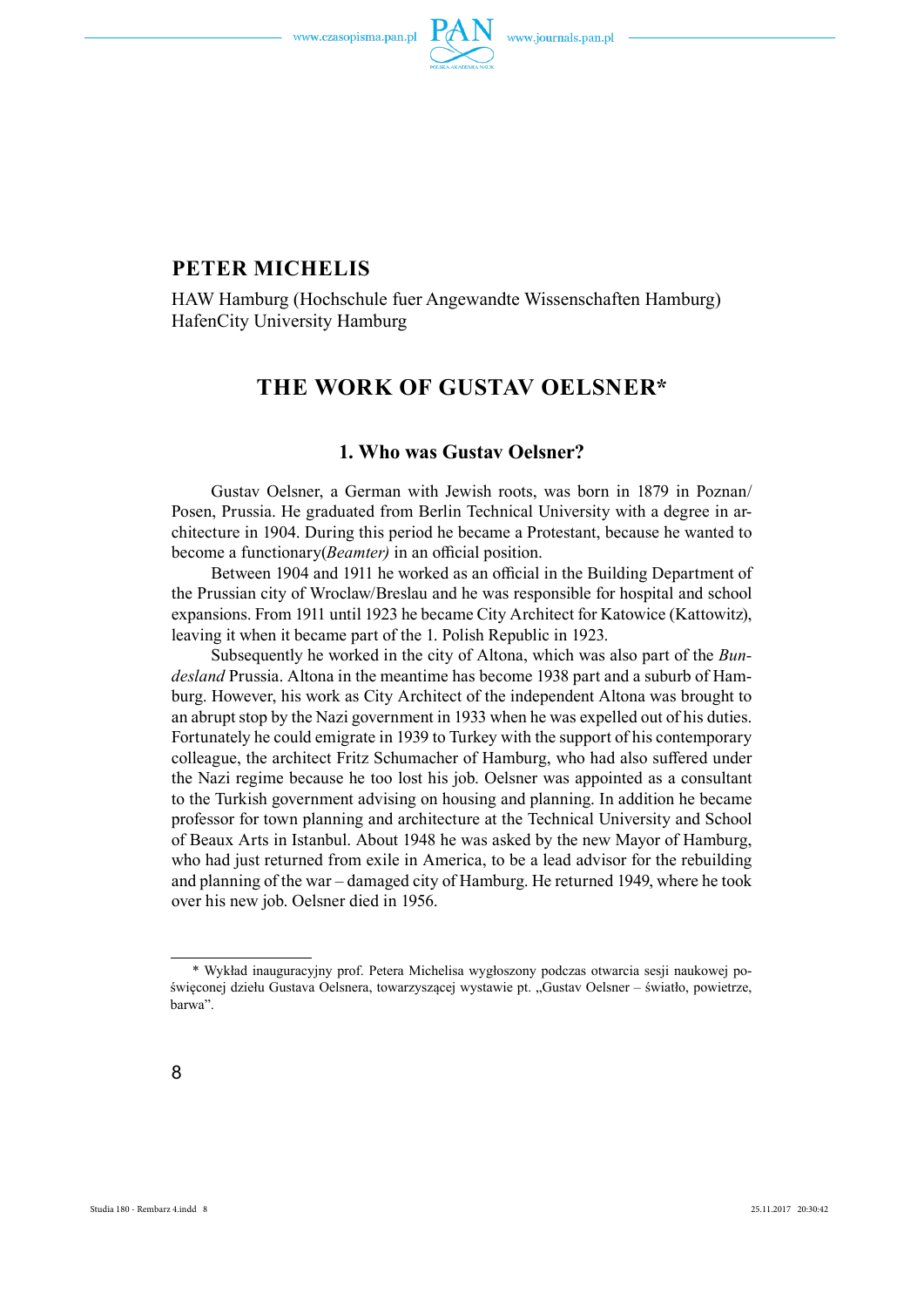www.czasopisma.pan.pl



# **2. Oelsner's work in Altona – his conception and philosophy in architecture**

As Head of Planning and Building Department in Altona, Oelsner was able to establish his own work program resulting in some outstanding achievements. Because he freed himself from the urban concepts and architectural standards of the pre-war time during the German Empire. His own interpretation of architecture could be called revolutionary, comparable with the work of the "Bauhaus". His notion of architecture was influenced by the "Moderne", or the so called "Neue Sachlichkeit" or "Neues Bauen", and from the Dutch "De Stijl" movement, which represented a clear and functional new expression of architecture. Oelsner himself said of his work: "I am searching with my building design the expression of our time." And in another relation, he expressed his philosophy in designing houses ...I like the cube and the flat roof".

## **3. Planning aims for Altona**

From the outset Oelsner put in place an overall planning strategy for the metropolitan region of Altona, Hamburg, Harburg, and Wandsbek, and it was this that provided a framework for the future planning process. Responsibility for the harbour area was divided into three cities: Altona, Hamburg and Harburg. Three years later his plan, called the *Generalsiedlungsplan* became the basis for the formation of "Greater Altona", uniting the industrial town of Altona with 11 villages set in the rural area above the north bank of the river Elbe. This beautiful landscape provided Oelsner with the opportunity to plan and promote three green belts within the boundaries of Greater Altona. They comprised a combination of farm land, wooded areas, and former private parks of rich merchant families who had lost their money in the great economic crisis 1923, and who had sold their parks therefore to the local authority. So many of the former parks extended to the banks of the Elbe, as a result of which, Oelsner could buy them by public money and after that he was able to incorporate a public footpath on the bank of the Elbe which continues to this day to be one of the most attractive walkways in Hamburg opposite the harbour.

For the working class families of the industrial town of Altona the greenbelts offered opportunities for a better climate in the industrial parts of Altona as well as leisure and relaxation areas for the inhabitants. With the improvement of public open space achieved by Oelsner, Altona became one of the greenest towns of Germany.

Max Brauer, the Mayor of Hamburg, proved to be the greatest stimulus for Oelsner's work in Altona. They were able to work together with an energy and enthusiasm that embodied both social consciousness and creativity. For eleven years the skills of the Mayor complemented the architectural creativity of Oelsner and would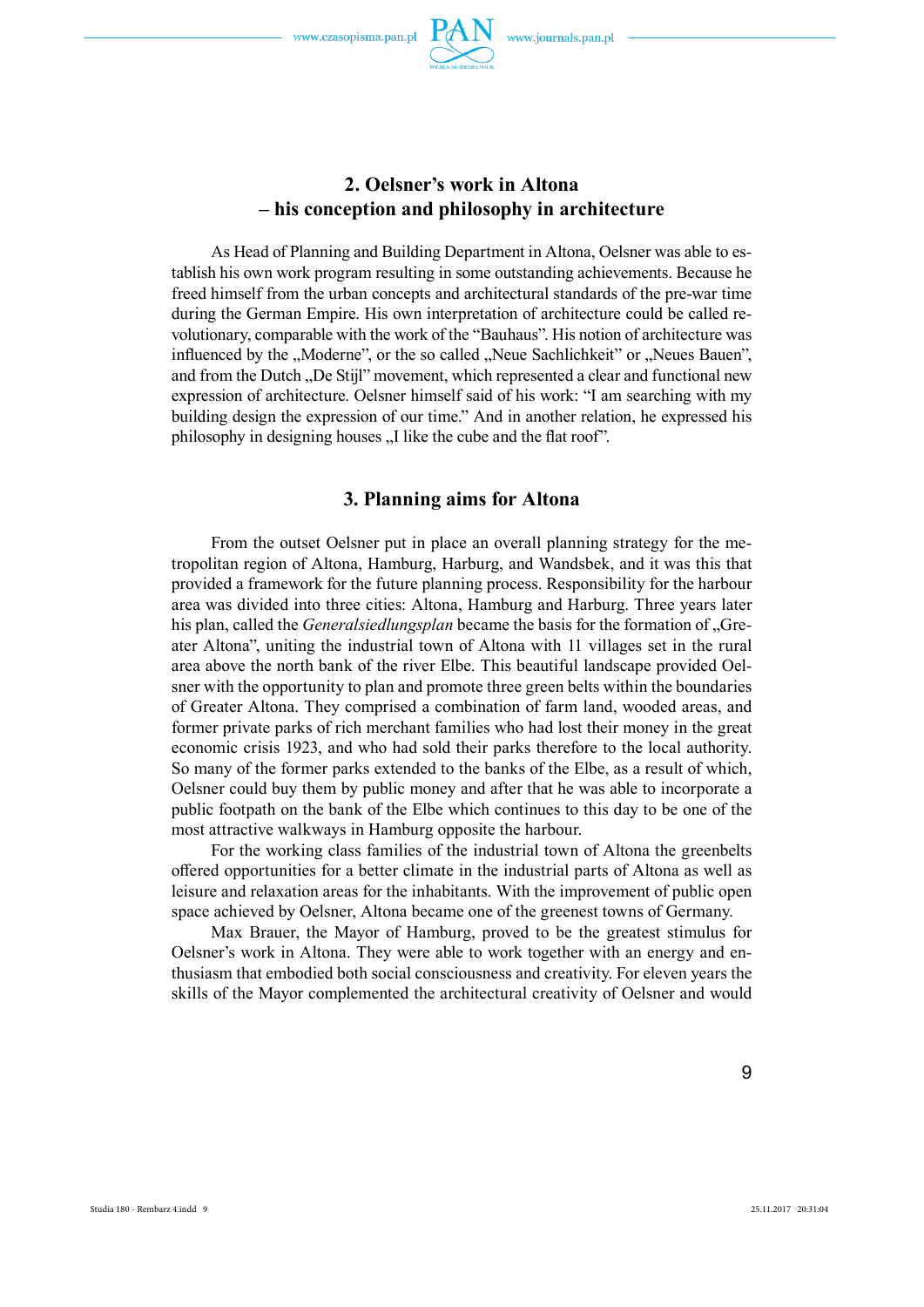

significantly contribute to the architectural composition of the later "Greater Hamburg", today "Freie und Hansestadt Hamburg".

Historically Altona had been ruled by the kingdom of Denmark and became part of Prussia in 1866 after the so called "War of the two Duchess". Altona had developed then as a dense industrial centre, competing with Hamburg, but also suffering many social and urbanistic problems as a result.

Together, Oelsner and Brauer initiated the foundation of one of the first social housing companies in Prussia. The company, SAGA, was to build over 2000 dwellings during the period of economic hardship following the First World War, and particularly following the period of hyperinflation of 1923, see above. As a result of this crisis private capital markets had collapsed and there was effectively no private investment in housing. Only with the introduction by the German government of a special tax on housing and property did the economy begin to recover and it was with the assistance (hypothecation) of such taxation that the costs of the social housing could be covered.

## **4. The cooperation between Gustav Oelsner – Altona and Fritz Schumacher – Hamburg**

Another important aim of Altona was the cooperation with Hamburg, the "competition city" since centuries. In Fritz Schumacher, the city architect of Hamburg, Oelsner found a perfect partner, with whom he collaborated until 1933 close together.

The base of this political background gave the contract between both cities of 1928, so called *Hamburgisch-Preussischer Landesplanungsausschuss*, which meant a better coordination between the cities dealing with the harbour in the river Elbe, the project of a common urbanistic planning and the organization of the public transport for instance. Both personalities had published already their studies about proposals for a common future planning in and round Hamburg and Altona as part of a greater region on both sides of the "lower Elbe" near the North Sea. So Schumacher had already written a paper called *Zukunftsfragen an der Unterelbe* (Future Question Round Lower Elbe) and Oelsner was working in commission of Prussia 1924 on the *Generalsiedlungsplan* (masterplan) for the region around Altona and Hamburg. These plans didn`t come to any realization, but the union of both cities in 1938 through a decree by Hitler based on both plans, mainly that of Oelsner.

The idea of the common economic cooperation was a political demand from the central government in Berlin, because up to today the different Länder in Germany are more or less independent in their planning aims and often don`t respect the planning aims of their neighbours. But for the common using of the Elbe through the ship trade and traffic it was obvious to have the same using and responsibility of the river. Hamburg`s harbour was the most important harbour for international trade and passengers and Altona for the fishing industry in Germany.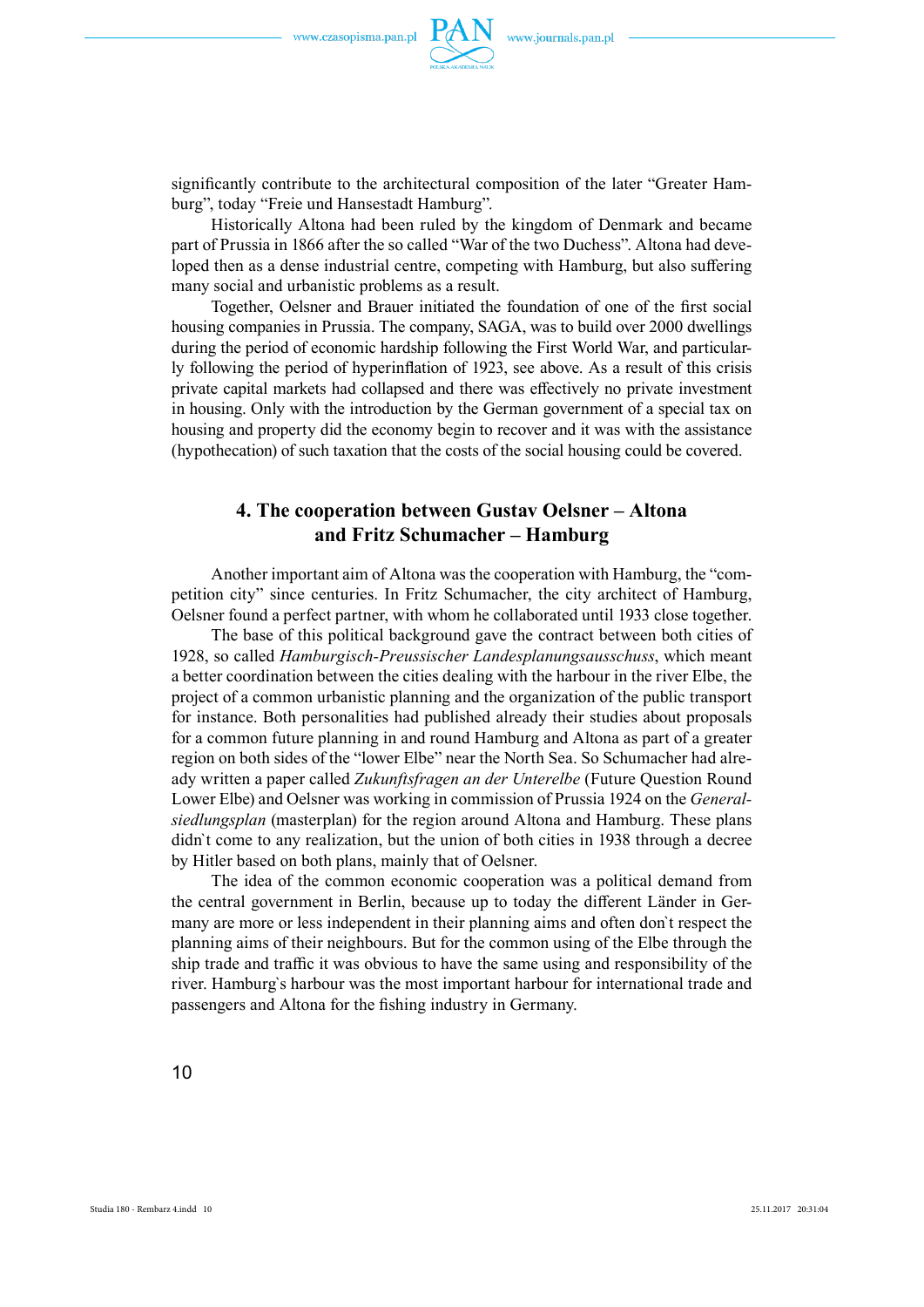

Oelsner and Schumacher both were workaholics. Schumacher in contrary to Oelsner wrote about 40 books about planning, architecture and arts, instead Oelsner not even one. His ideas and visions were published only in periodicals or official gazettes (this fact made the research about Gustav Oelsner very difficult). Both men were working close together in terms of a better cooperation between both cities and their collaboration became more and more a respectful regard between each other, which columnated in a deep friendship within and after the war, documented in their remained correspondence. Schumacher died 1947 while Oelsner was still working in Turkey.

A merchant of Hamburg sponsored 1950 an architectural prize, called "Fritz- -Schumacher-Preis", Oelsner was the first one who got it.

## **5. The social housing program**

The planning and building of the social housing was to be Oelsner`s outstanding work. Designed mainly with 2 dwellings on each side of the staircase, and either 3 or 4 stories high, each family flat comprised 50 up to 70sqm and included 2 or 3 bedrooms, and a living room which incorporated a traditional German kitchen known as a *Wohnküche*. Only occasionally would his projects include a so called *Frankfurter Küche* designed by Schütte-Lihotzky in Frankfurt. This type of a kitchen reduced the kitchen to a functional area for cooking and cleaning only. Besides the rooms Oelsner designed for each flat a corridor with built in cupboards – unknown in Germany at the time – a bath, a pantry, and a loggia in front of the kitchen. The design also included transverse ventilation through the flat and windows to the east and west or south and north in order to get as much light, air and sunshine as possible into the flat.

As an architect for the housing Oelsner was able to carefully manage the SAGA building programme so that the living conditions satisfactorily met the needs of the lower income families. The monthly rent took a quarter of the monthly income of a family. Even so with the monthly rent for each flat climbing more and more middle class income families moved into the flats.

Having studied the writings of the Norwegian playwright Hendrik Ibsen whilst a student in Berlin, Oelsner had wanted to "Create homes for mankind". This aim he has reached successfully. Even today Oelsner's flats are considered comfortable and practical due to their good functional design.

### **6. Character of housing**

Most of his housing constructions made use of gaps within existing mixed use high density estates built before the war. Oelsner opened up these blocks like lines and let air, light and sun into the yards and flats. Every courtyard got his playground for the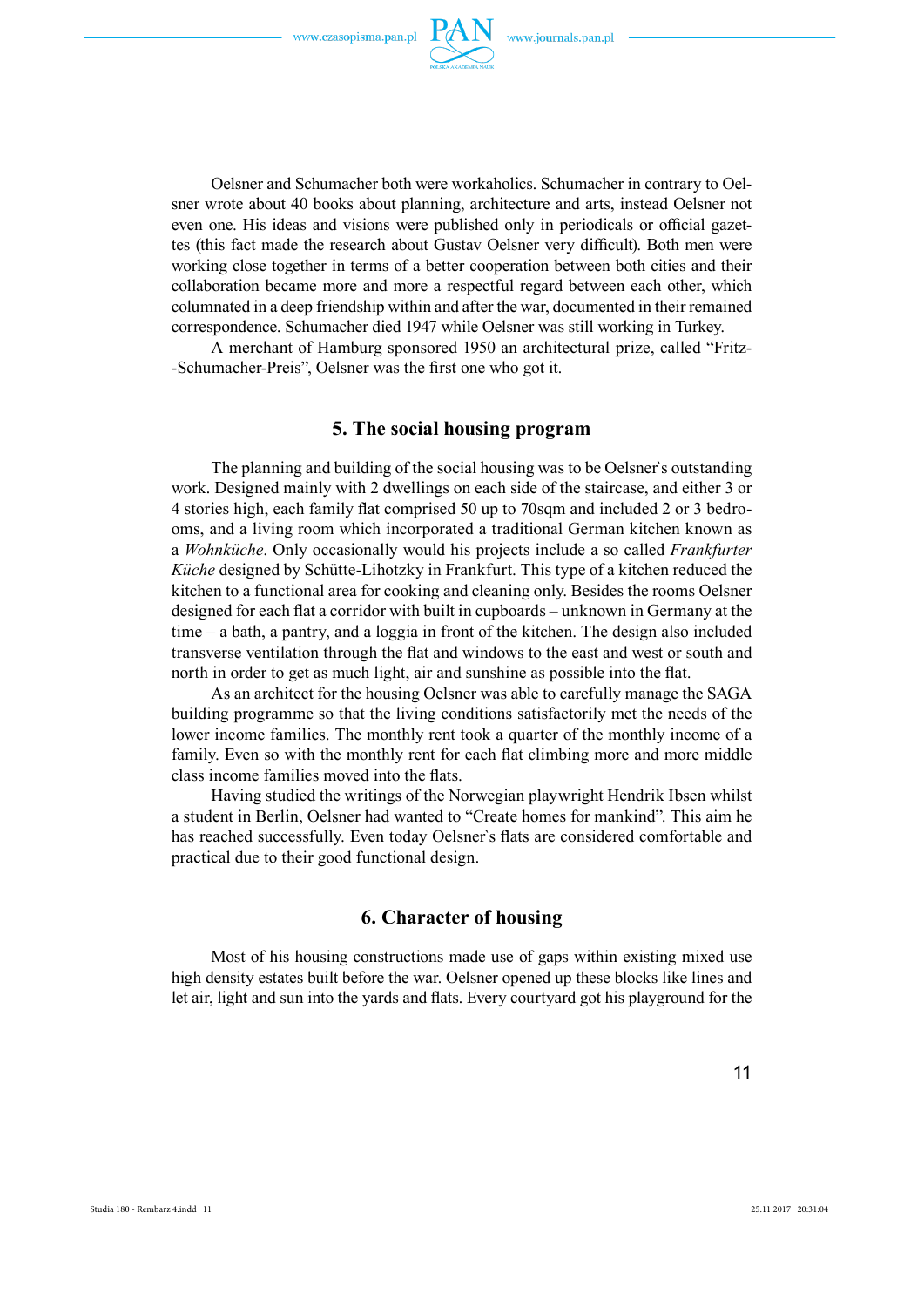

children, also new at that time. Coloured facades figured large. This was introduced through the use of coloured brick walls: I will tell more of these coloured bricks later.

One of Oelsner's first jobs when he started work in Altona was to expend a garden-city called "Steenkamp", which was already built before the war but not yet finished. Oelsner had made good experiences in garden-cities already in Kattowitz for miners housing. However, his ideas for developing garden-cities was brought to a halt by the lack of public money, and after 1927, when the majority left wing municipal council of Altona decided that flats rather than terraced houses in garden-cities should be built. This however would not be to Oelsner's harm, because his multi-storey flats became very popular with its expressive coloured brick facades.

#### **7. Public buildings**

The most famous public buildings erected by Oelsner were his schools, not only from an architectural point of view but also because the functional design supported the philosophy of the great Swiss educationalist J. Heinrich Pestalozzi, in enabling pupils to develop self-confidence and independence during their stay in a school; the highest level of school education. One of these schools was called *Pestalozzi-Schule*, an elementary school in the poorest part of the historical town centre of Altona (which is no longer in use of a school because of the lack of children in that quarter, but converted into apartments.) Another outstanding school was the vocational school called "House of Youth", one of the first schools in Germany built in a concrete-construction, looking like a factory, but excellent in its pedagogic functions. Also well- -known is the "Job Centre", another municipal building and one of the first of its kind to be built in Germany, see above.

Other public buildings, that had survived the 2nd World War, were however subsequently demolished in the 70s and 80s because they had fallen into disuse, or were in the way of other schemes. Examples include the hall on the site of the cattle market, demolished in order to enable a brewery to be extended; an exhibition hall was demolished for a new fair centre competed with that in Hamburg; the football and swimming stadium in the famous public park in Altona, demolished to make way for a modern football stadium for HSV; and last but not least many examples of smaller public utility buildings such as bus stations, newspaper kiosks and public conveniences.

#### **8. The brick facades**

Of particular note in Oelsner`s architecture is his use of brick. As a building material brick has a long and illustrious tradition in north Germany due to the absence of other suitable materials, especially natural stone. Brick therefore became the typical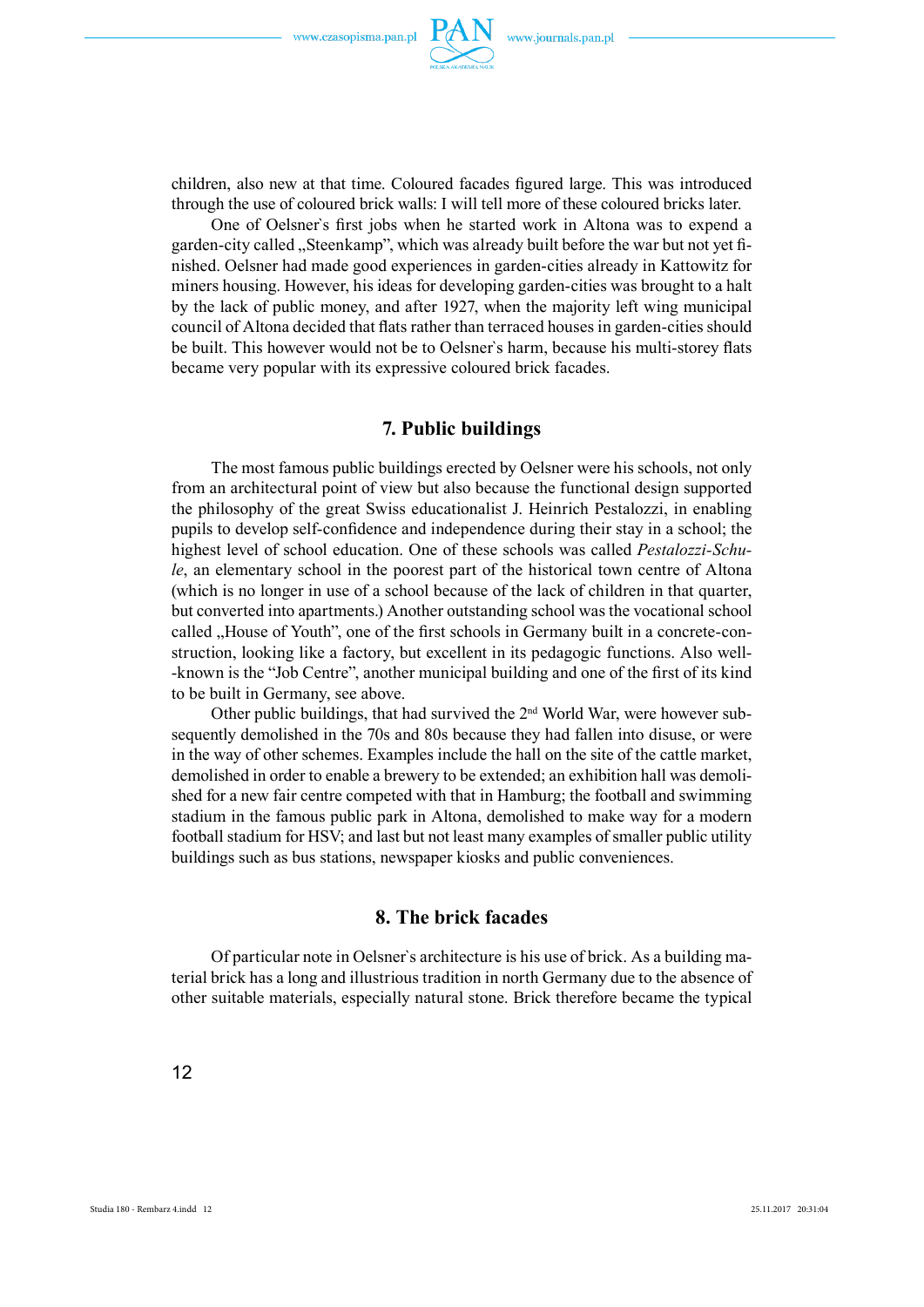

expression of the Hanseatic period in the Middle Ages of public buildings. Private houses were built in timber. It is seen at its best in the brick built churches and municipal buildings along the coasts of the Baltic Sea of the Hanseatic time. In Hamburg, parallel with Gustav Oelsner, Fritz Schumacher used brick in his public buildings to emphasize the revival of this Hanseatic tradition during his working period; a theme taken further in the architecture of Fritz Höger with Brick- Expressionism; the "Chilehaus" being one of his best examples, unique to Germany.

For Oelsner brick was also seen as typical for north Germany, but his influences came less from the Hanseatic tradition, than contemporary from the modern architecture and the famous housing estates of Amsterdam and Rotterdam in Holland which had been designed to accord with the principles of the "De Stijl" movement already mentioned.

The colourful bricks used by Oelsner also recall the coloured-plastered walls of the works of the progressive architect, Bruno Taut, one of the best known architects and protagonist of this short period of Expressionism, made in brick with his housing estates in Berlin and Magdeburg. Whether we can compare Oelsner`s coloured bricks with the painted facades of Taut, if Oelsner`s architecture also belongs to this period of Expressionism is a question, which I do affirm. Oelsner's brick facades are however outstanding, they have the appearance of coloured autumn leaves and the protection of these masterpieces should be an obvious responsibility for the SAGA housing company today, which continues to operate. SAGA, however, recently demolished parts of these brick facades by applying thermo-plaster to them in order to save energy and obtain subsidies from public funds. Today not one of Oelsner`s houses has been listed as part of the national heritage and there is no control to prevent SAGA undertaking further work that would detract from the architectural appearance of the facades. Just as some of his very early work was disfigured under the Nazi regime in the 1930's by the conversion of his flat roofs to a traditional "Aryan Germanic" roof, Oelsner's architecture now faces a new crisis brought about by the indiscriminate application of green energy saving measures. In both instances misplaced popularity has been allowed to destroy architecture that should be conserved.

Tomorrow, prof. Walter, a chief architect from Hamburg will speak about how Hamburg is planning to save the outstanding brick facades in order that future generations will be able to enjoy their surroundings through the conservation of the best examples of his architecture.

#### **9. Gustav Oelsner in Turkey**

Gustav Oelsner threatened 1934 by a law against the Jewish people and Jewish culture, called *Nürnberger Gesetze*. Although he was converted into Protestantism he was in danger. By assistance of his colleague Fritz Schumacher, former chief architect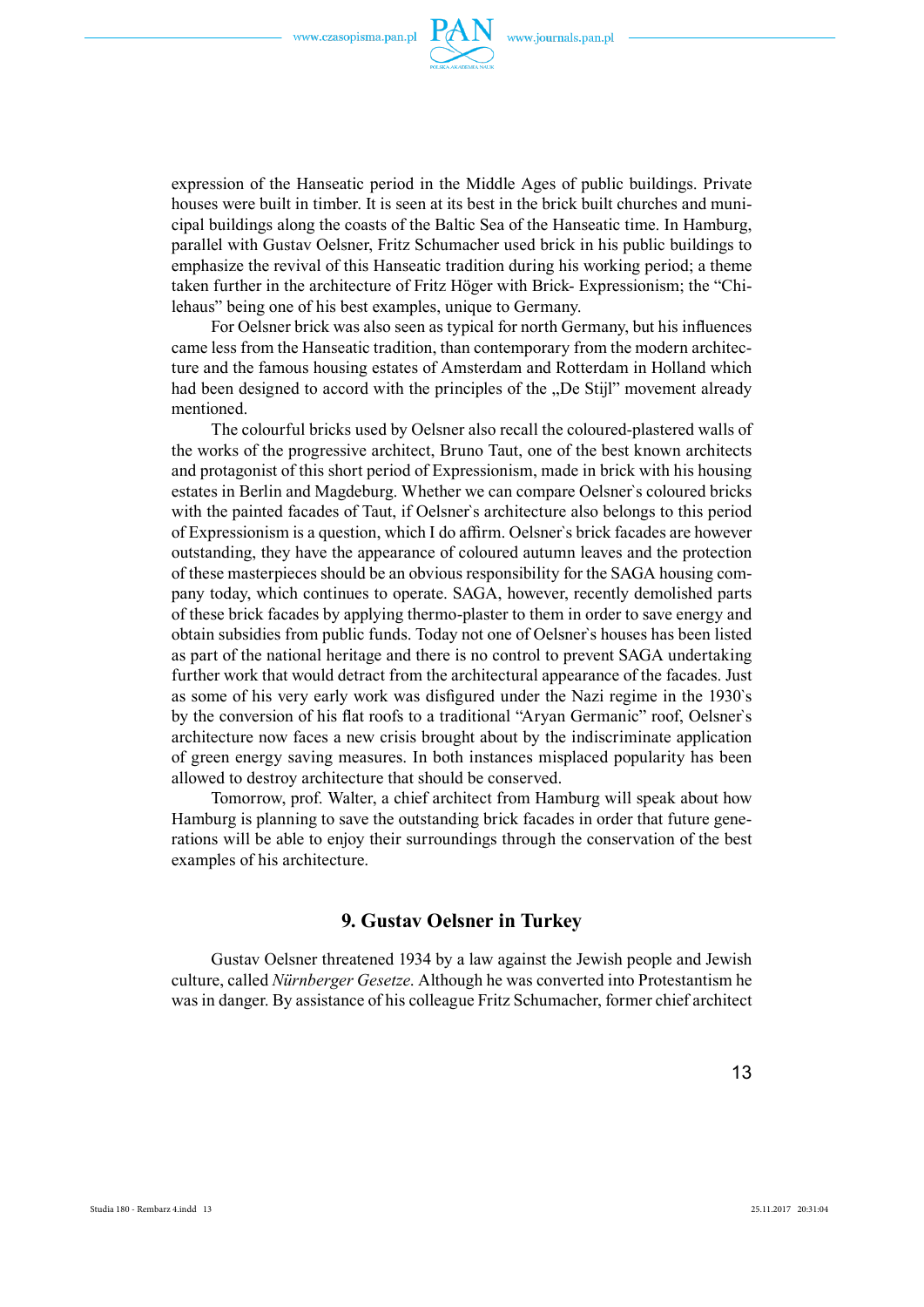

of Hamburg, he got the chance to be invited by the Turkish government, Ministry of Public Works. In September 1939 he emigrated in the Republic of Turkey, where he had become a responsible and respectable personality.

He was asked to be a consulter for the government in questions of urbanism and housing. Oelsner became chief of the upper permission board for these subjects. He provided a comprehensive knowledge even about the far east towns in Anatolia, and especially those, which had suffered by diseases and destroyed by earthquakes. Oelsner had studied these problems and had proposed consequences for better hygienic standards and house constructions to the government.

Otherwise Oelsner founded a standardized measurement in the country and its cities with the same dimension and technical symbolic. He succeeded in consideration of the local topographical situation, the rivers and brooks, flora and fauna, characteristics of the nature and the climate and very important for him, the consideration of the history of a village or town and its traditional buildings.

Oelsner was especially interested in the traditional construction and material in Turkish houses and their creation. He combined these studies with his knowledge of the construction of houses in Middle Europe, which means a more secure construction against earthquakes and means of a better hygienic and living standard. In this way he proposed for good dwellings and settlements a high standard of infrastructure and functions. For better and efficient housing he emphasized the necessity of non--profit making firms to cover the huge demand for housing by the majority of the population. In this connection he tried to convince the communal authorities to organize a communal plot policy for a successful further development of their towns, as he did in Altona successfully years ago. But Oelsner never has been a know-all, he was very aware of such an attitude, what was very much estimated by the Turkish colleagues.

1940 Oelsner has got a call to the Technical University of Istanbul and later to the School of Fine Arts. He introduced town planning and urbanism within the faculty of architecture for the first time in Turkey actually. As a professor, he became again involved in teaching and research studies. He earned much acknowledgement and popularity in this way, he taught about actual urbanistic problems in Turkish towns in connection with the theory of town planning, will say the combination between practice ant theory as a common and integrative aim of studying urbanism.

I met one of his former students, who became follower of Oelsner, Prof. Aru recently in Hamburg and he told me, that he was the translator of Oelsner`s lessons, who taught in French, which Aru translated into Turkish. Another pupil of Oelsner, the 90 years old architect Akkyol, whom I met in Hamburg too, emphasized his impression about Oelsner as very polite and modest man, but convincing in his argumentation, very popular by his students.

Oelsner himself estimated the Turkish people he knew and worked with very much, in the university, in his Ministry and in the towns. He even wanted to be buried in a Turkish town, called Borsa.